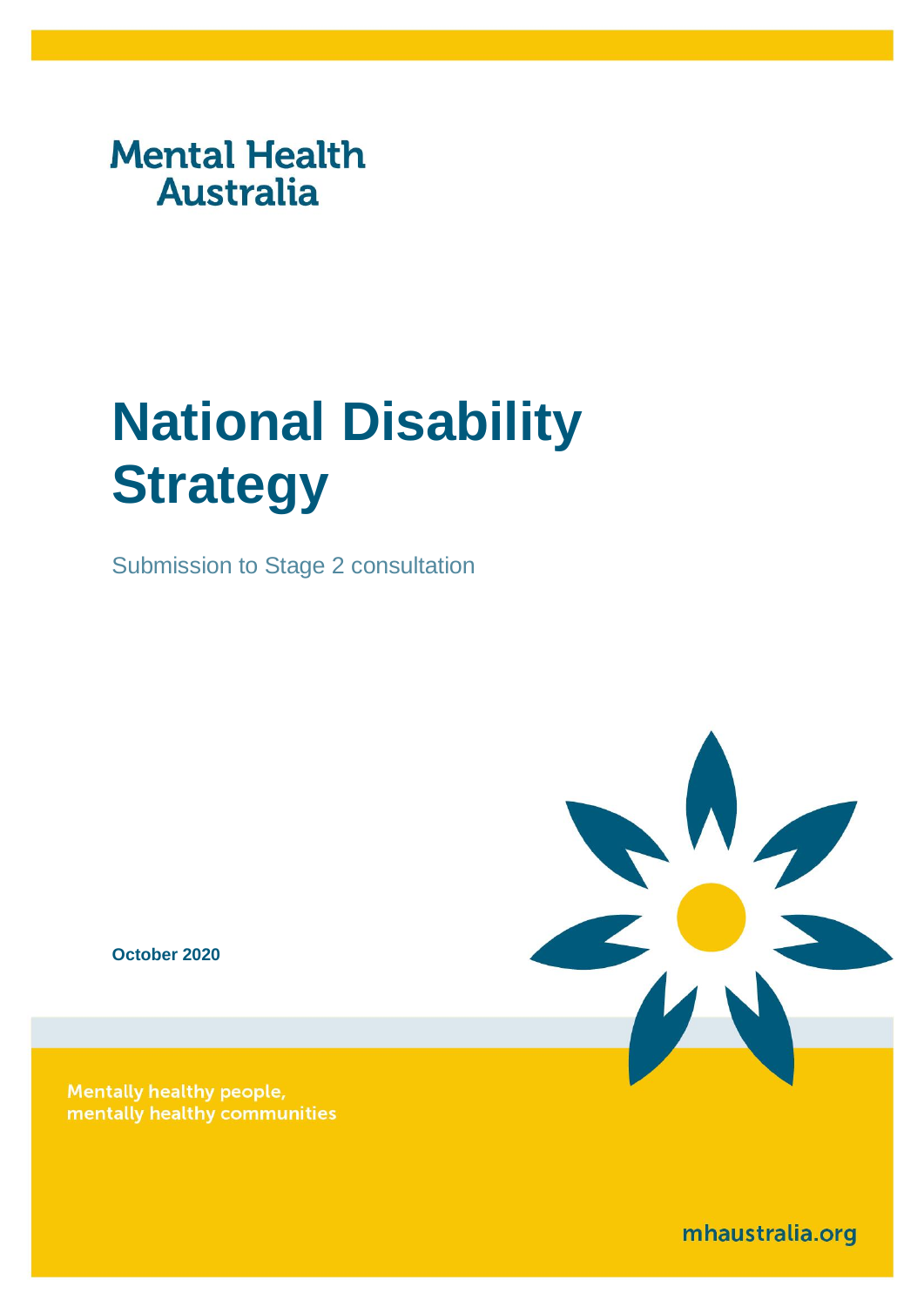## **Contents**

| Collecting data, measuring outcomes, reporting requirements, and evaluation 7 |  |
|-------------------------------------------------------------------------------|--|
|                                                                               |  |
|                                                                               |  |
|                                                                               |  |



*Mental Health Australia is the peak, national non-government organisation representing and promoting the interests of the Australian mental health sector and committed to achieving better mental health for all Australians. It was established in 1997 as the first independent peak body in Australia to represent the full spectrum of mental health stakeholders and issues. Mental Health Australia members include national organisations representing consumers, carers, special needs groups, clinical service providers, professional bodies, public and private mental health service providers, researchers and state/territory community mental health peak bodies.*

*Mental Health Australia aims to promote mentally healthy communities, educate Australians on mental health issues, influence mental health reform so that government policies address all contemporary mental health issues, conduct research on mental health issues, and carry out regular consultation to represent the best interests of our members, partners and the community. These endeavours in education and policy reform are matched by our commitment to researching more innovative approaches to the provision of mental health care. In addition, Mental Health Australia continues to focus on the human rights of people with a mental illness.*

*One in five Australians are affected by mental illness annually. We cannot afford to be complacent in our efforts to achieve changes to our mental health care system when we consider the impact of mental ill-health on our community.*

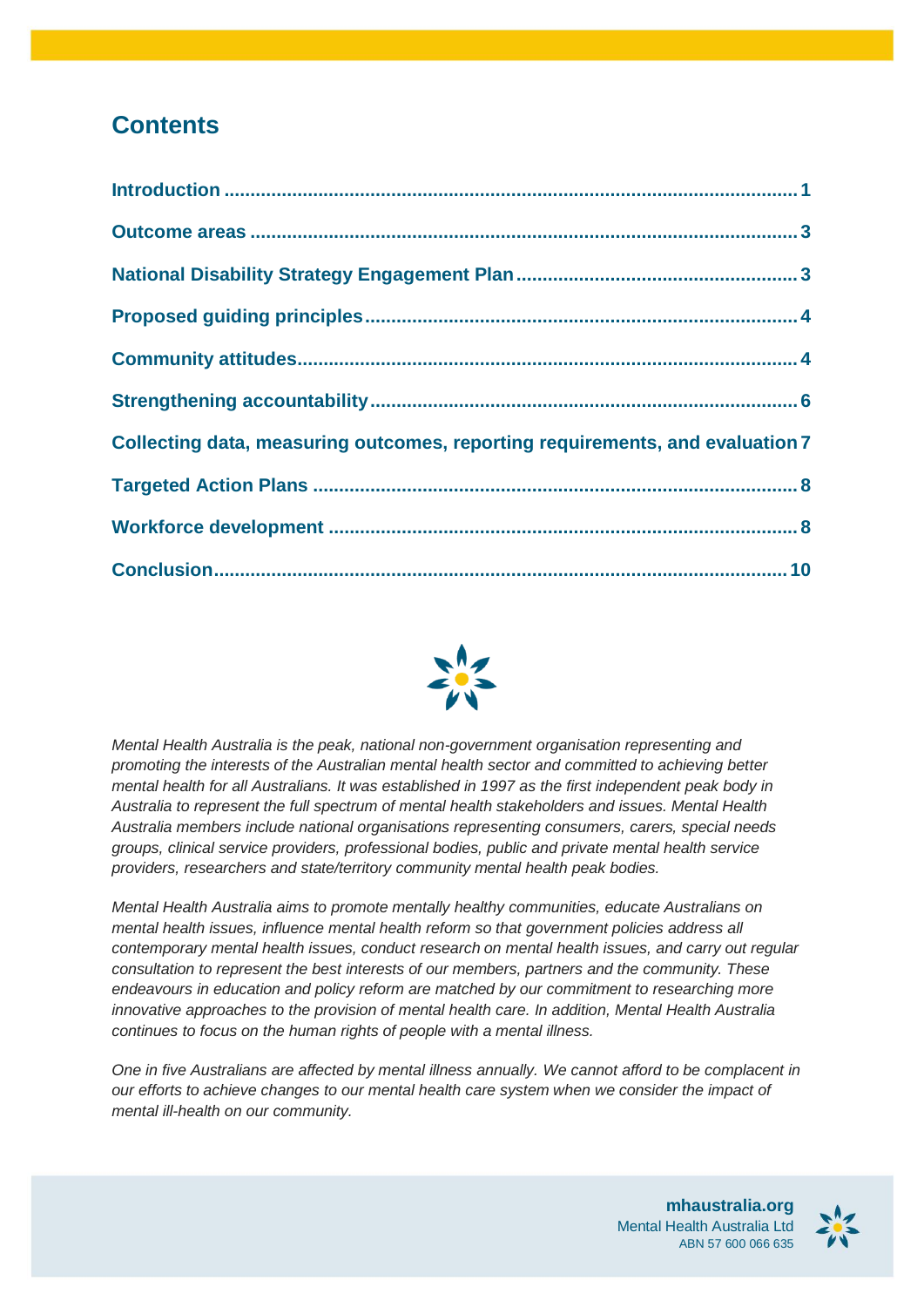## <span id="page-2-0"></span>**Introduction**

Mental health is a continuum, which includes wellbeing and mental illness and psychosocial disability. Psychosocial disability is a term used by mental health service providers, consumers and carers to describe the disability experience of impairments and participation restrictions related to mental illness. These impairments and participation restrictions include loss of or reduced abilities to function, think clearly, experience full physical health and manage the social and emotional aspects of life. <sup>1</sup> Not all people who experience mental illness have a psychosocial disability; while approximately 20% of Australians will experience mental illness in any given year, 4.5% of Australians live with psychosocial disability.

People with psychosocial disability make up nearly a quarter of all people with disability.<sup>2</sup> Additionally, people with disability on average have poorer mental health outcomes than people without disability. One measure of the mental health of a population is 'psychological distress.' In Australia, 32% of adults with disability experience high or very high psychological distress, compared with 8% of people without disability.<sup>3</sup> People with disability experience many risk factors which can lead to mental illness, including discrimination, social isolation, lack of employment opportunities, and financial difficulty.<sup>4</sup>

In the mental health sector, the term "consumer" is used to recognise people who identify as having a lived or living experience of mental health issues, including psychosocial disability. The term "mental health carers" is used to refer to informal carers, often family members, who provide support for a person experiencing mental illness.<sup>5</sup> The lived experience or peer workforce is a growing component of the mental health workforce, where mental health consumers and carers apply their lived experience of dealing with mental health challenges or supporting someone through mental health challenges, in an identified role to support others experiencing mental health issues. The lived experience workforce is an important aspect of support for people living with psychosocial disability.

Recovery-oriented approaches are accepted best practice in mental health services and psychosocial disability support. There is no single definition or description of recovery, but it can be understood to mean 'being able to create and live a meaningful and contributing life in a community of choice with or without the presence of mental health issues.' 6

As often is the way, the revision of the National Disability Strategy (the revised Strategy) comes at a time where there are numerous other reviews, revisions, and new policy developments across the disability sector - and the health and ageing sectors more broadly. In the mental health sector specifically, the imminent release of the final report from the Productivity Commission's *Inquiry into Mental Health* is anticipated to deliver a vision for significant reform. With each national policy change and revision likely to have a substantial impact on the way services are delivered for people with disability, the Federal Government must be mindful of the possible unintended consequences of other policy changes. This is particularly the case where the landscape is still uncertain and likely to remain so for some time. Mental

 $\overline{a}$ 



<sup>1</sup> National Mental Health Consumer & Carer Forum (2011). *Unravelling Psychosocial Disability, A Position Statement by the National Mental Health Consumer & Carer Forum on Psychosocial Disability Associated with Mental Health Conditions.* Canberra: NMHCCF.

<sup>2</sup> Australian Bureau of Statistics (2015). *Disability, Ageing and Carers, Australia: Summary of Findings, 2015*. Canberra: ABS. Retrieved 10 September 2020 from

**[https://www.abs.gov.au/ausstats/abs@.nsf/Previousproducts/4430.0Main%20Features902015?opendocument&tabnam](https://www.abs.gov.au/ausstats/abs@.nsf/Previousproducts/4430.0Main%20Features902015?opendocument&tabname=Summary&prodno=4430.0&issue=2015&num=&view) [e=Summary&prodno=4430.0&issue=2015&num=&view](https://www.abs.gov.au/ausstats/abs@.nsf/Previousproducts/4430.0Main%20Features902015?opendocument&tabname=Summary&prodno=4430.0&issue=2015&num=&view)**=.

<sup>3</sup> Australian Institute of Health and Welfare (2019) *People with disability in Australia* [accessed at **<https://www.aihw.gov.au/reports/disability/people-with-disability-in-australia/health/health-status/mental-health>**] <sup>4</sup> Beyond Blue (2019) *Looking after your mental health while living with a disability* [accessed at

**[https://www.beyondblue.org.au/personal-best/pillar/in-focus/looking-after-your-mental-health-while-living-with-a](https://www.beyondblue.org.au/personal-best/pillar/in-focus/looking-after-your-mental-health-while-living-with-a-disability)[disability](https://www.beyondblue.org.au/personal-best/pillar/in-focus/looking-after-your-mental-health-while-living-with-a-disability)**]

<sup>5</sup> Mental Health Carers Australia (2019). *What is a mental health carer?* Accessed 3 November 2020 at

**https://www.mentalhealthcarersaustralia.org.au/mental-health-carers/**

<sup>6</sup> Australian Health Ministers' Advisory Council (2013) *A National Framework for Recovery-Oriented Mental Health Services. Retrieved 3 November 2020 from:*

**https://www1.health.gov.au/internet/main/publishing.nsf/Content/67D17065514CF8E8CA257C1D00017A90/\$File/recovg de.pdf**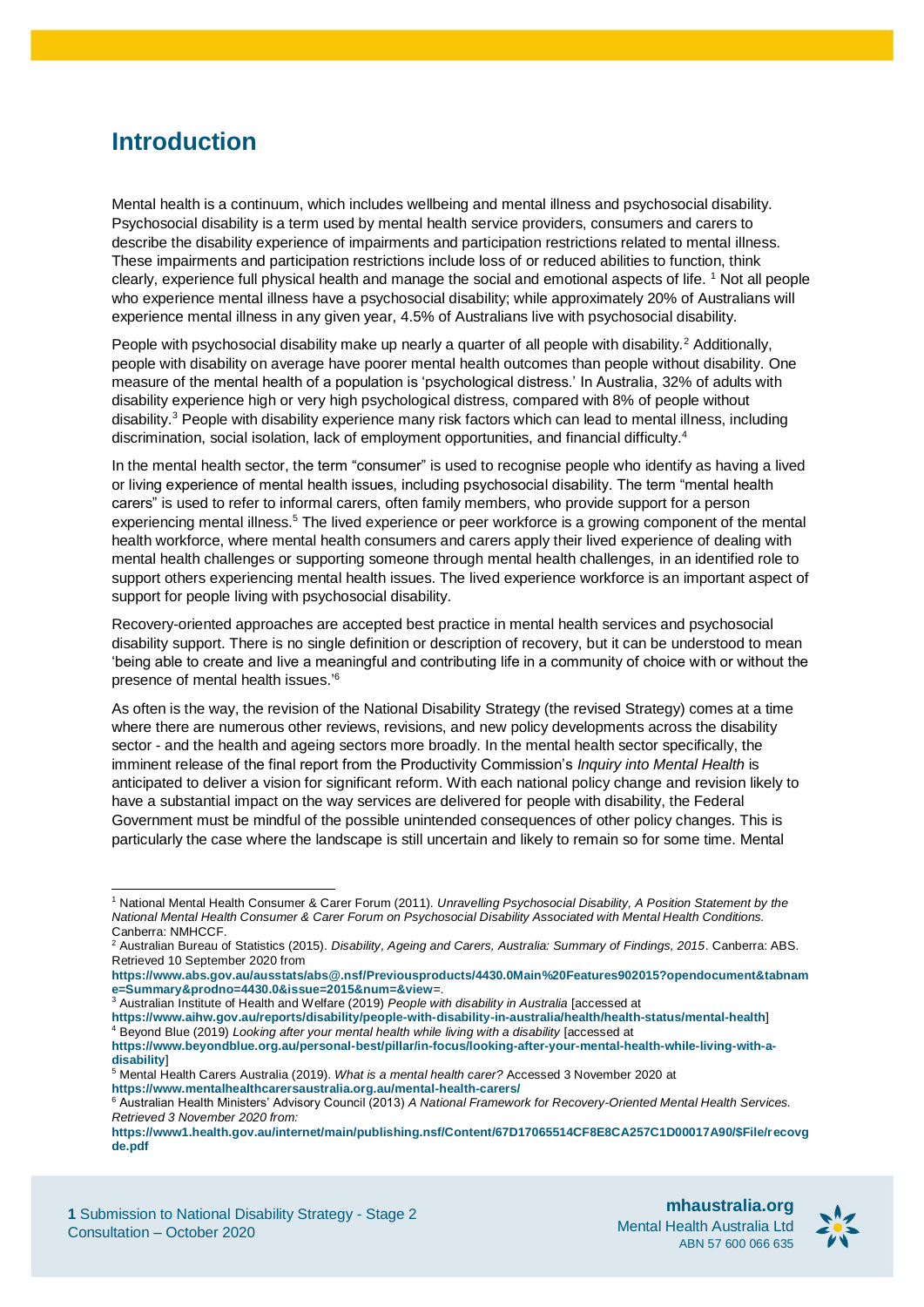Health Australia offers the assistance of its members to the Federal Government as it navigates these complexities and as critical cross-portfolio and cross-jurisdictional matters are resolved.

When Australia ratified the United Nations Convention on the Rights of Persons with Disabilities (CRPD) in 2008, the Federal Government undertook to consider the protection and promotion of the human rights of persons with disabilities in all policies and programmes. The revised National Disability Strategy is an opportunity to truly ground national disability policy in Australia in human rights.

#### **Summary of recommendations**

This submission includes a range of recommendations to guide the drafting and development of the revised Strategy:

*Recommendation 1:* All governments should provide funding for structures that strengthen and embed the voices of people with lived experience in national policy design, implementation, monitoring and evaluation. This includes funding for consumer and carer leadership and representation structures.

*Recommendation 2:* The Federal Government should develop and implement a supported decision-making framework for mental health and psychosocial disability support services, in line with its obligations under the United Nations Convention on the Rights of Persons with Disabilities.

*Recommendation 3*: In the final revised Strategy, clearly articulate the application parameters of the guiding principles.

*Recommendation 4*: The Federal Government should resource a nationally coordinated and evidencebased prevention, early intervention and anti-discrimination campaign, including community-wide education and tailored strategies for mental health services, emergency services, workplaces, schools, early childhood services and other key settings for health promotion, prevention and early intervention.

*Recommendation 5*: All governments should require workers in all services that support people with disability to undergo a minimum level of mental health training. Training could be incorporated into accreditation processes or delivered on-the-job.

*Recommendation 6*: Governments should identify the potential impacts of policy changes on mental health outcomes across portfolios and jurisdictional boundaries. Treasury and/or Finance Departments of all governments should also reconfigure their Budget rules in order to allow Ministers to account for savings in one portfolio as a result of investment in another portfolio, and to better recognise longer-term down-stream savings that stem from government investments in areas such as psychosocial services, employment supports and securing stable housing.

*Recommendation 7*: Federal and jurisdictional governments jointly provide an annual "report card" to the community. People with disability (a mix of both NDIS participants and non-participants) co-design the indicators which are reported upon, and remain involved through formal leadership positions in the governance structure.

*Recommendation 8*: The revised Strategy must include a whole-of-Strategy Implementation Plan, in addition to proposed TAPs that must include consumers and carers as decision-makers and identify who will be delivering each aspect of the action plan to ensure accountability for delivery.

*Recommendation 9*: Governments should develop a national plan to support the development of the workforce necessary to support people with disability outside of the NDIS. This plan should sit within the Strategy, and acknowledge the unique skills required for the psychosocial disability workforce.

*Recommendation 10*: Governments should provide funding and support to develop a trained professional lived experience workforce, as well as incentives to integrate peer workers into all mental health services, multi-disciplinary teams and accident, emergency and other first responder services.

*Recommendation 11*: All sectors including government, non-government, industry and private sector must work to reduce the barriers to employment that will increase economic productivity and social participation.

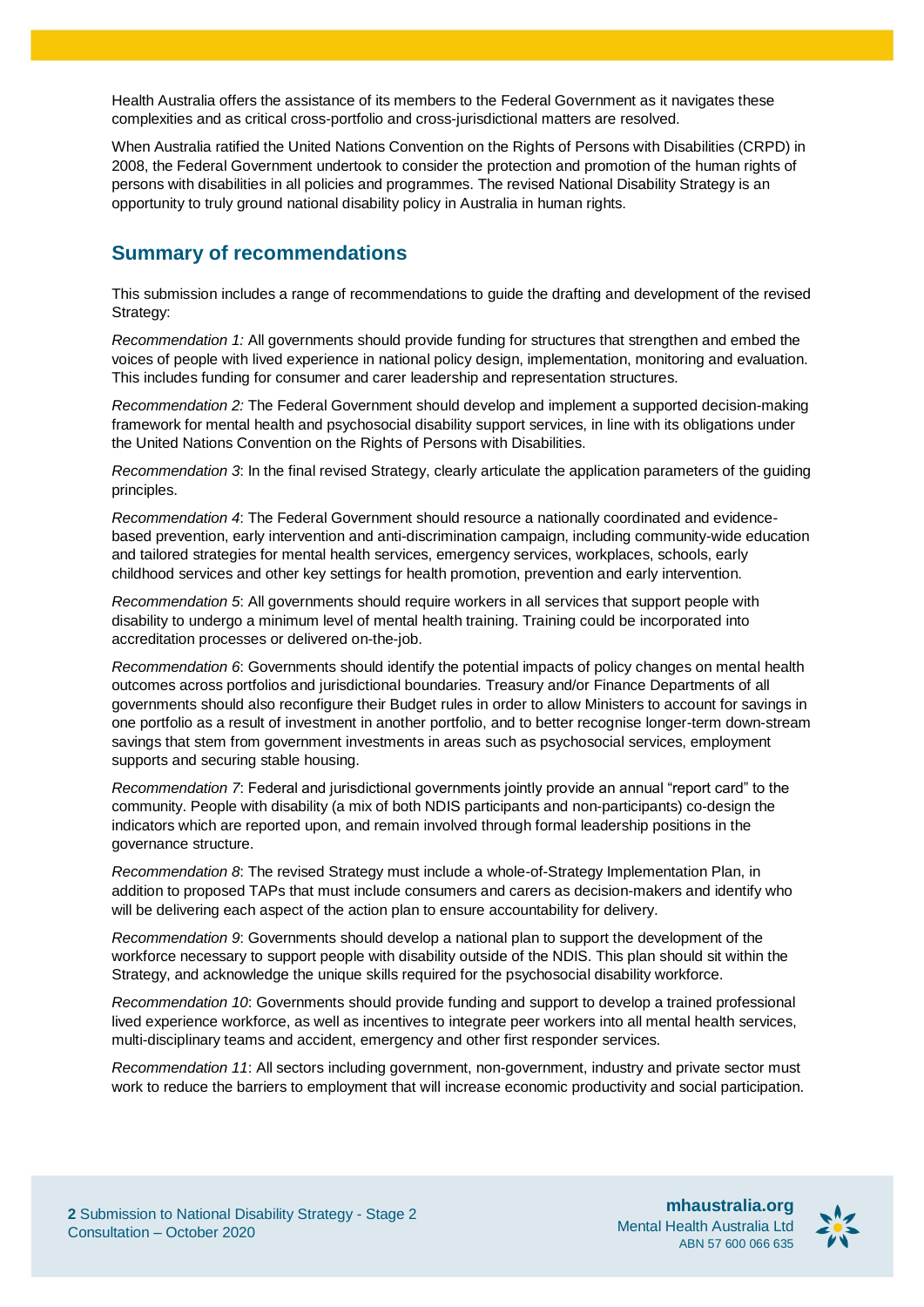### <span id="page-4-0"></span>**Outcome areas**

In addition to the proposed outcome areas, it is critical that the issue of safety from violence is elevated to either its own outcome area, or a cross-cutting principle. The Royal Commission into the Violence, Abuse, Neglect and Exploitation of People with Disability has released its interim report,<sup>7</sup> which details widespread abuse across a range of settings for all people with disability.

People with psychosocial disability, and people with disability with co-morbid mental illness, are significantly more likely to experience violence than people without disability.<sup>8</sup> Amongst adults with disability, the cohorts most likely to have experienced violence after the age of 15 have:

- psychological disability (65% or 587,000 people)
- intellectual disability (62% or 295,000 people)
- head injury, stroke or brain damage (60% or 110,000 people). $9$

These cohorts experience violence at rates that are almost double the rate of those without disability  $(36\%)$ .<sup>10</sup> Consequently, it would be remiss to not recognise the very serious problem of violence, abuse, neglect and exploitation of people with disability in the revised Strategy.

Mental Health Australia notes the Department of Social Services has released the consultation paper on the outcomes areas of the Strategy, and will provide more detailed comment in response to that consultation.

## <span id="page-4-1"></span>**National Disability Strategy Engagement Plan**

The United Nations' *Convention on the Rights of Persons with Disabilities* states that every person has the right to make decisions about things that affect them, and requires governments to take appropriate measures to provide the necessary support that people may require exercising this right. Consumers and carers are the experts in what services work for them, and meaningful involvement of people with lived experience should be at the heart of service design, delivery and evaluation. Consumers and carers must be involved in decisions that affect them from the services available locally to the development of national policy.

In principle, an Engagement Plan which "articulates governments' commitment to ensure that people with disability can actively participate in shaping future disability policies, programs and services" could provide this guidance. However, true empowerment of people with disability to exercise their decision-making rights will require more than an advisory body to government. Rather, both federal and jurisdictional governments must genuinely create structures that embed people with disability into decision-making positions, not solely in advisory positions to abled decision-makers.

Recommendation 1: All governments should provide funding for structures that strengthen and embed the voices of people with lived experience in national policy design, implementation, monitoring and evaluation. This includes funding for consumer and carer leadership and representation structures.

Additionally, to truly engage with consumers and carers representing the spectrum of people with disability, the Federal Government must develop a clear, nationally applicable framework for supported decisionmaking in the disability sector. Supported decision-making is an important part of ensuring that consumers

- <sup>8</sup> Australian Institute of Health and Welfare (2020). *People with disability in Australia - Violence against people with disability.* Retrieved 28 October 2020 from **[https://www.aihw.gov.au/reports/disability/people-with-disability-in-](https://www.aihw.gov.au/reports/disability/people-with-disability-in-australia/contents/justice-and-safety/violence-against-people-with-disability)**
- **[australia/contents/justice-and-safety/violence-against-people-with-disability](https://www.aihw.gov.au/reports/disability/people-with-disability-in-australia/contents/justice-and-safety/violence-against-people-with-disability)**.
- <sup>9</sup> Australian Bureau of Statistics (2017). *Personal safety, Australia*. Retrieved 28 October 2020 from **<https://www.abs.gov.au/statistics/people/crime-and-justice/personal-safety-australia/latest-release>**. <sup>10</sup> Australian Bureau of Statistics (2017). *Personal safety, Australia*. Retrieved 28 October 2020 from

l

**mhaustralia.org** Mental Health Australia Ltd ABN 57 600 066 635



<sup>7</sup> Attorney-General's Department (2020). *Royal Commission into the Violence, Abuse, Neglect and Exploitation of People with Disability.* Retrieved 30 October 2020 from **[https://disability.royalcommission.gov.au/system/files/2020-](https://disability.royalcommission.gov.au/system/files/2020-10/Interim%20Report.pdf) [10/Interim%20Report.pdf](https://disability.royalcommission.gov.au/system/files/2020-10/Interim%20Report.pdf)**.

**<https://www.abs.gov.au/statistics/people/crime-and-justice/personal-safety-australia/latest-release>**.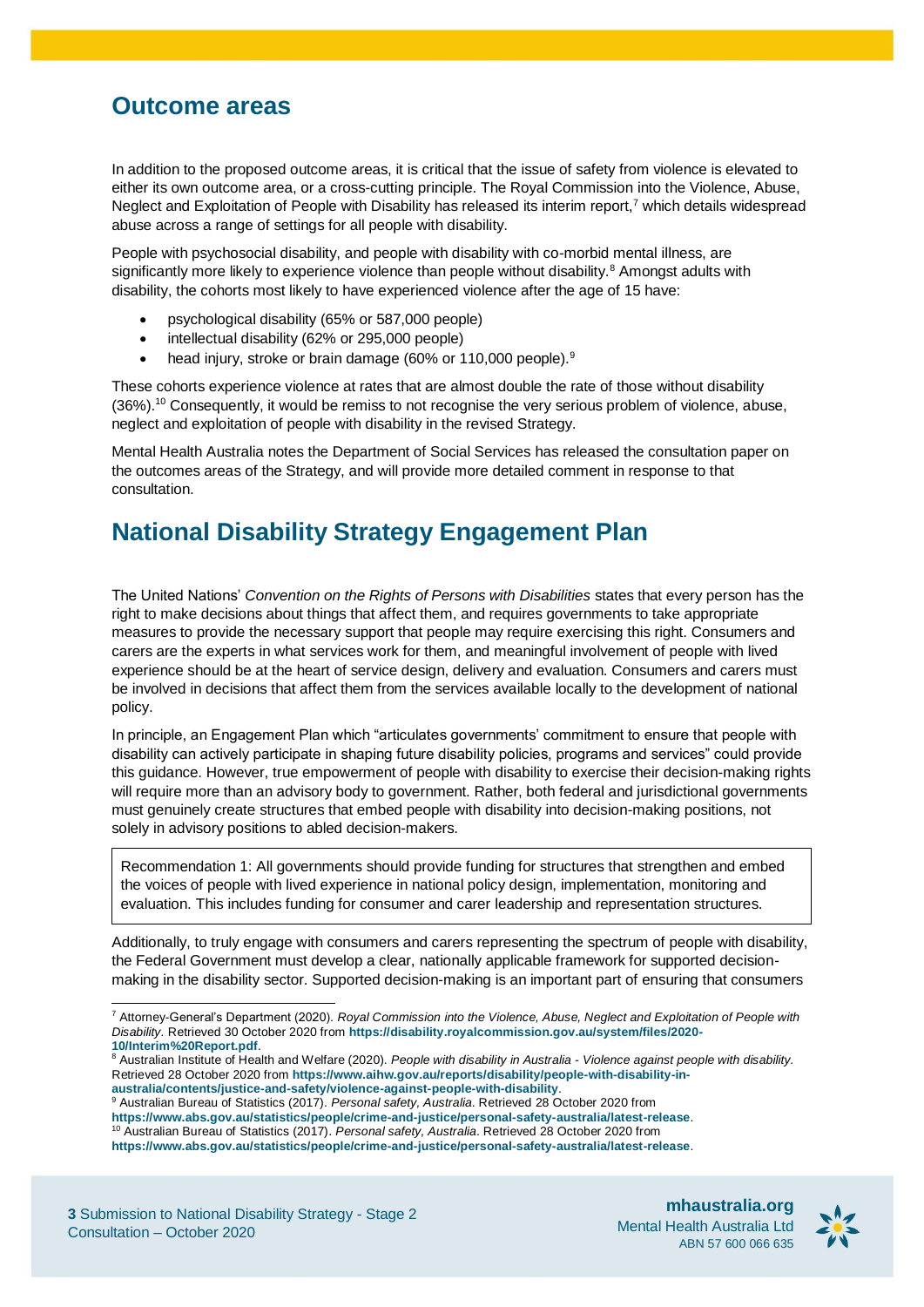and carers have the knowledge that they need to exercise choice and control. Supported decision making can help to address the specific barriers that people with psychosocial disability face in exercising choice and control, such as difficulties with cognition, communication and self-advocating, or estrangement from family and other support networks.

Recommendation 2: The Federal Government should develop and implement a supported decisionmaking framework for mental health and psychosocial disability support services, in line with its obligations under the United Nations Convention on the Rights of Persons with Disabilities.

## <span id="page-5-0"></span>**Proposed guiding principles**

While the proposed guiding principles expressly acknowledge they are built from the principles set out in Article 3 of the *Convention on the Rights of Persons with Disabilities,* it will be critical that the final version of the revised Strategy sets out these obligations alongside the proposed principles.

Mental Health Australia supports the proposed guiding principles, however it is unclear whether the revised Strategy intends for these principles to apply to *all* government policy and programs, or just disability specific policy and programs. We strongly recommend that these principles apply to *all* government policy and programs, so that pockets of disability excellence are not siloed, but rather are the norm across government systems and responsibilities. Additionally, it is unclear whether these principles are intended to retroactively apply to existing policy and programs, or only apply to newly developed initiatives. Acknowledging the difficultly in retroactively applying principles, not doing so also introduces the risk that these principles are not embedded until major policies and programs are reviewed, some of which happens only once a decade.

Recommendation 3: In the final revised Strategy, clearly articulate the application parameters of the guiding principles.

## <span id="page-5-1"></span>**Community attitudes**

Mental Health Australia welcomes a focus on community attitudes in the revised Strategy. Until the issue of community stigma about mental illness is addressed, significant challenges for people with disability and mental illness, and people with psychosocial disability, will remain.

Despite progress over the last decade, there is still a great deal of stigma associated with mental illness, and even more so with psychosocial disability. There is generally a low level of understanding and many misconceptions about mental illness, including attitudes of fear, which contribute to stigma and self-stigma.

The many individual and systemic challenges faced by people with mental illness can be directly attributed to lack of awareness, stigma, and discrimination.<sup>11</sup> Community attitudes towards people with disability, and particularly people with mental illness, are reflected in all types of interactions, from negative comments from strangers through to discrimination in employment, housing and social engagement. Changing community attitudes is a massive (but necessary) undertaking, and must recognise that systems reflect the values of a community. In order to remove stigma and fight ableism in our communities, there must also be a movement to remove stigma and fight ableism in every system which supports people with disabilities.

Stigma can have a range of poor outcomes for both the person with mental illness or psychosocial disability, as well as others in their life. Common harms caused by stigma include:<sup>12</sup>

l



<sup>&</sup>lt;sup>11</sup> National Mental Health Commission. (2012). A Contributing Life: the 2012 National Report Card on Mental Health and *Suicide Prevention.* Canberra: NMHC.

<sup>12</sup> SANE Australia (2014). *The SANE Guide to Reducing Stigma*. Retrieved on 10 September 2020 from **<https://www.sane.org/images/PDFs/SANE-Guide-to-Reducing-Stigma.pdf>**.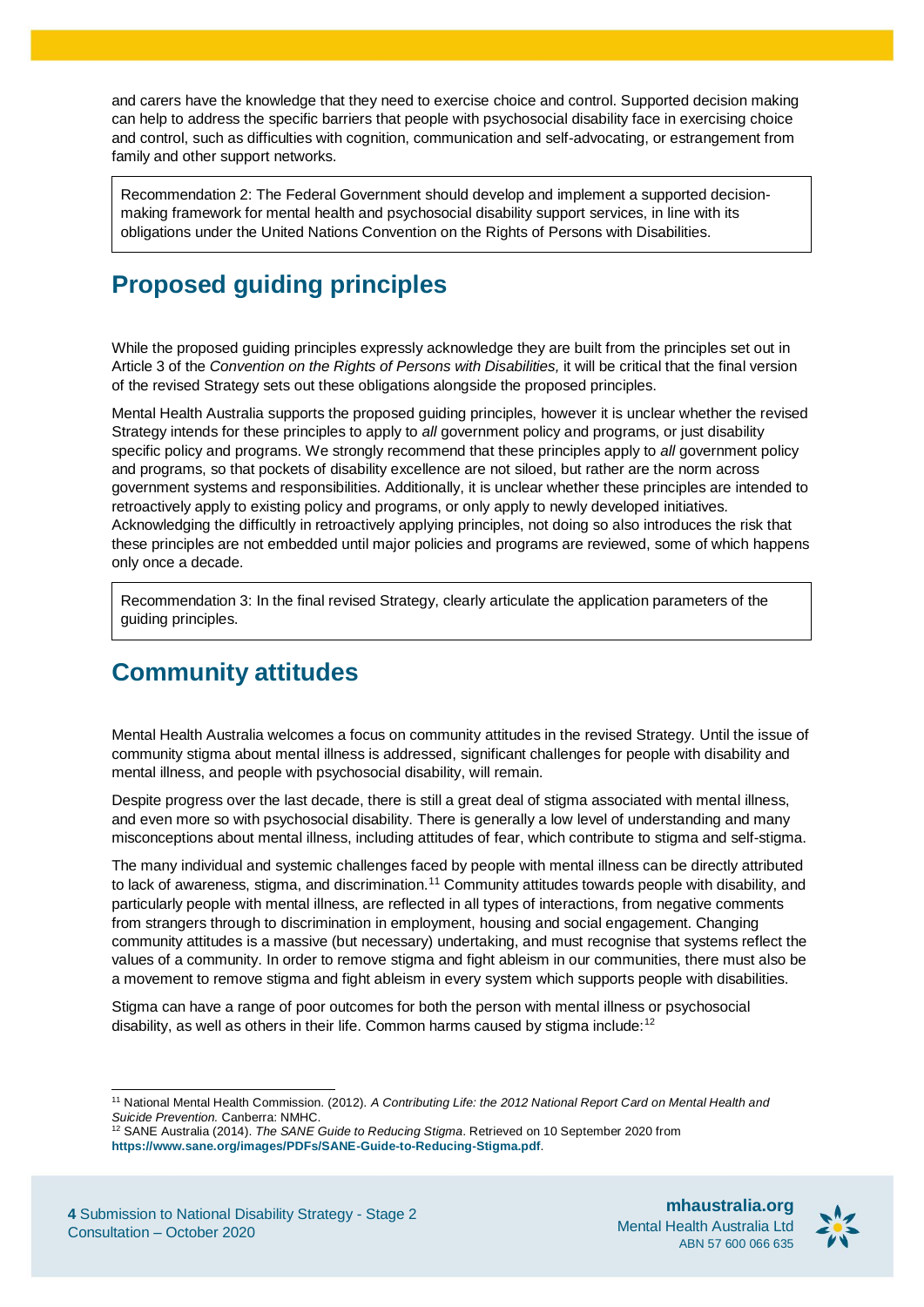**5** Submission to National Disability Strategy - Stage 2 Consultation – October 2020

**mhaustralia.org** Mental Health Australia Ltd ABN 57 600 066 635

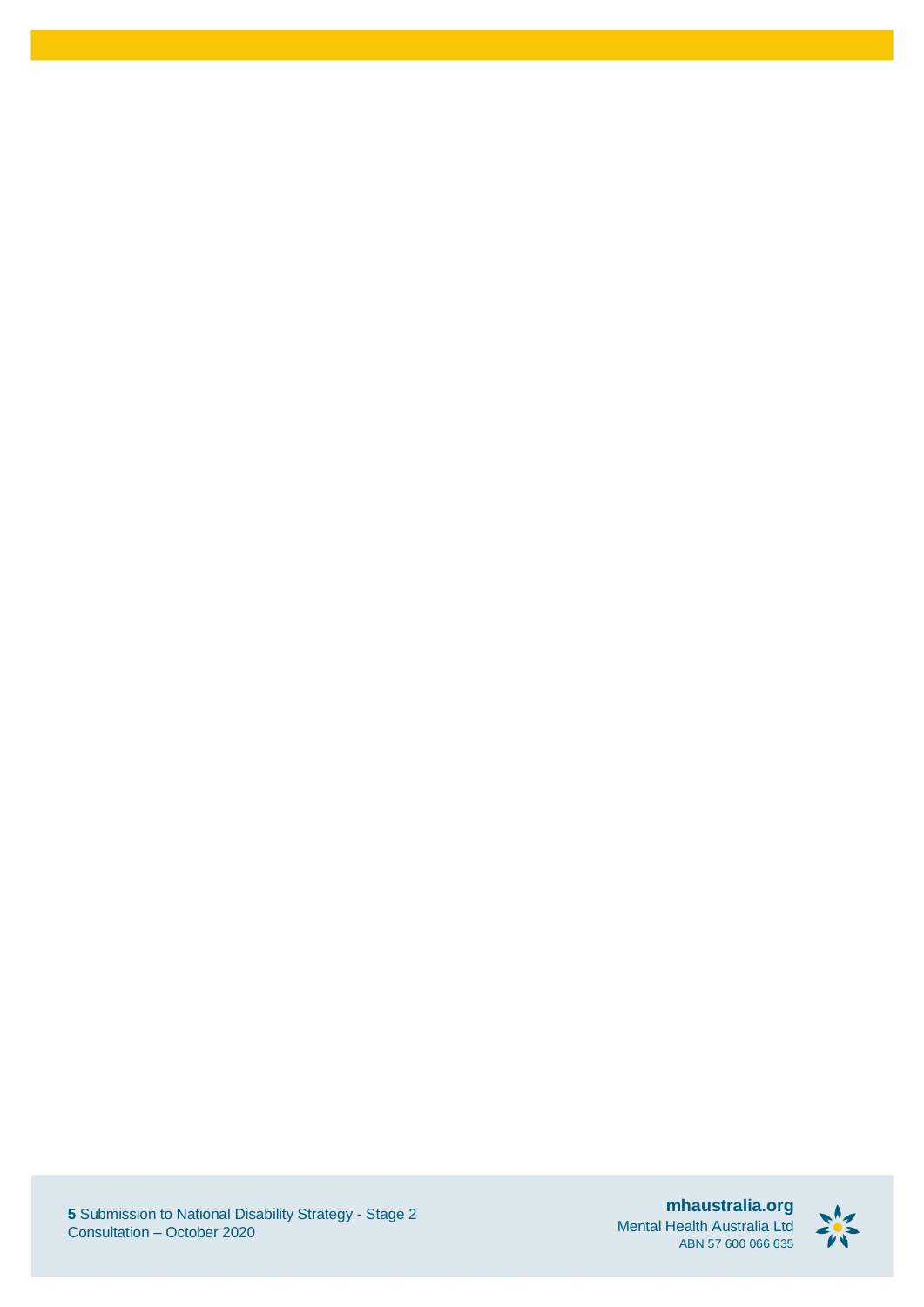- discouraging help-seeking behaviours
- making recovery harder where people with psychosocial disability are not engaged or become disengaged from the workforce due to stigma, this makes their recovery journey more difficult
- increasing discrimination stigma can amount to discrimination in social, employment, and health care contexts
- increasing isolation experiencing stigma can cause people with psychosocial disability to withdraw from social aspects of work (and life), which can lead to poorer wellbeing outcomes.

Recommendation 4: The Federal Government should resource a nationally coordinated and evidencebased prevention, early intervention and anti-discrimination campaign, including community-wide education and tailored strategies for mental health services, emergency services, workplaces, schools, early childhood services and other key settings for health promotion, prevention and early intervention.

Health professionals and disability support workforce can also exhibit such stigma towards people with psychosocial disability, or mental illness. When this stigma is received from a health professional providing mental health services the impact is likely to impede recovery and result in poor outcomes for the individual.<sup>13</sup> A literature review of attitudes of health professionals towards people with psychosocial disability and people with mental illness found "negative and stigmatising remarks were commonly reported by consumers who felt disrespected and treated as less competent as a result of having a mental illness."14

Recommendation 5: All governments should require workers in all services that support people with disability to undergo a minimum level of mental health training. Training could be incorporated into accreditation processes or delivered on-the-job.

## <span id="page-7-0"></span>**Strengthening accountability**

#### **Federal, jurisdictional and local governments**

Different aspects of support for people with disability are siloed across different levels of government, and within government across separate portfolios. While inherently interconnected, this means that investments in one area (such as housing) that would support outcomes in other areas (such as economic and social participation) are disconnected. Greater integration of these accountability and funding structures is fundamental in progressing towards a person-centred support system. It is also crucial in providing visibility of the real costs and savings from investments. .

An immediate step on this path is for governments to examine how the potential economic impacts of policy changes which may affect disability outcomes are accounted for across portfolios. This may mean reconfiguring current Federal Budget rules in order to better recognise the longer-term and cross-portfolio impacts of investments, such as by allowing ministers to account for 'down stream savings' as a result of investment in housing or employment.

 $\overline{a}$ 



<sup>13</sup> Mental Health Australia (formerly Mental Health Council of Australia) (2013). *Consumer and carer experiences of stigma from mental health and other health professionals.* Retrieved 28 October from

**[https://mhaustralia.org/sites/default/files/imported/component/rsfiles/publications/Consumer\\_and\\_Carer\\_Experiences](https://mhaustralia.org/sites/default/files/imported/component/rsfiles/publications/Consumer_and_Carer_Experiences_of_Stigma_from_Mental_Health_and_Other_Health_Professionals.pdf) [\\_of\\_Stigma\\_from\\_Mental\\_Health\\_and\\_Other\\_Health\\_Professionals.pdf](https://mhaustralia.org/sites/default/files/imported/component/rsfiles/publications/Consumer_and_Carer_Experiences_of_Stigma_from_Mental_Health_and_Other_Health_Professionals.pdf)**.

<sup>14</sup> Mental Health Australia (formerly Mental Health Council of Australia) (2013). *Consumer and carer experiences of stigma from mental health and other health professionals.* Retrieved 28 October from

**[https://mhaustralia.org/sites/default/files/imported/component/rsfiles/publications/Consumer\\_and\\_Carer\\_Experiences](https://mhaustralia.org/sites/default/files/imported/component/rsfiles/publications/Consumer_and_Carer_Experiences_of_Stigma_from_Mental_Health_and_Other_Health_Professionals.pdf) [\\_of\\_Stigma\\_from\\_Mental\\_Health\\_and\\_Other\\_Health\\_Professionals.pdf](https://mhaustralia.org/sites/default/files/imported/component/rsfiles/publications/Consumer_and_Carer_Experiences_of_Stigma_from_Mental_Health_and_Other_Health_Professionals.pdf)**.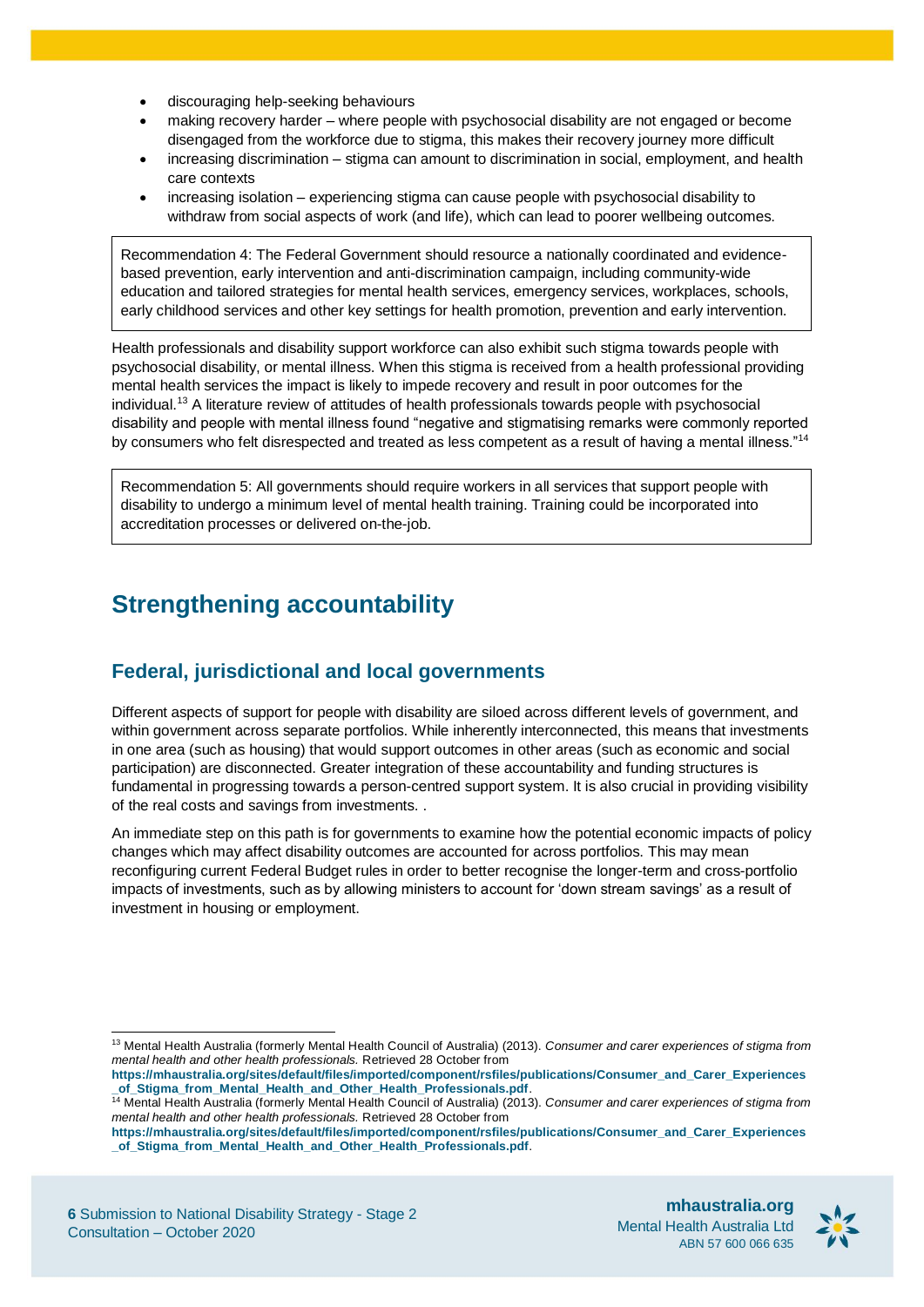Recommendation 6: Governments should identify the potential impacts of policy changes on mental health outcomes across portfolios and jurisdictional boundaries. Treasury and/or Finance Departments of all governments should also reconfigure their Budget rules in order to allow Ministers to account for savings in one portfolio as a result of investment in another portfolio, and to better recognise longer-term down-stream savings that stem from government investments in areas such as psychosocial services, employment supports and securing stable housing.

To enable this, federal and jurisdictional governments need to agree on their respective roles and how they will work together. For psychosocial disability, acute clinical mental health services are necessary, but are only one part of a person's support needs. Other services can help reduce the demand for expensive crisis services.

Poor mental health outcomes (for people with psychosocial disability, people with disability, and the general community) also present major financial risks for states and territories, which are in addition to running hospitals, fund prison systems, homelessness services and other crisis interventions. These risks can also be mitigated by improving the way federally-funded systems, such as primary care and employment services, respond to the needs of people with mental illness.

## <span id="page-8-0"></span>**Collecting data, measuring outcomes, reporting requirements, and evaluation**

A core principle which carries from the original Strategy (and is embedded in the NDIS) is that disability is an issue that concerns all Australians and therefore cuts across many social systems and community structures. As a COAG-endorsed strategy, the current Strategy has carried considerable moral weight, but its implementation is mostly carried out indirectly, through initiatives such as the NDIS and various government policies and programs.

The efficacy of the revised Strategy would be greatly enhanced if relevant councils/sub-bodies of the newly formed National Cabinet were explicitly responsible for monitoring and regularly publicly reporting on the performance of the relevant mainstream service systems in addressing the needs of all people with disability, whether they are receiving individually funded packages, supports outside of the NDIS, or neither. The monitoring process could be publicly reported through a "report card" on the state of disability in Australia for each state/territory or PHN region.

The report card must include meaningful indicators to people with disability, which are identified and developed through genuine co-design processes with consumers and their families and carers. These indicators should cover the full spectrum of quality, quantity and efficiency from the consumer and provider perspectives. It is critical to public trust that publicly reported data is real-time (no older than 12 months at time of reporting).

This monitoring and reporting should cover, at a national level, service systems established through Primary Health Networks (PHNs) and services provided through Medicare. State and territory-funded mental health services (clinical and non-clinical; acute and non-acute; residential and community-based) must also be within scope, given the significant amount of disability support care delivered by and through jurisdictions.

A similar reporting mechanism already exists in the mental health space – the National Mental Health Commission's second-yearly Progress Reports<sup>15</sup> which monitor mental health and suicide prevention reform as is set out in the *Fifth National Mental Health and Suicide Prevention Plan.* The 2018 Progress Report is structured by 24 performance indicators, and sets out what the indicator measures, why it is



l <sup>15</sup> National Mental Health Commission (2018). *Monitoring mental health and suicide prevention reform: Fifth National Mental Health and Suicide Prevention Plan.* Sydney: NMHC. Retrieved 28 October 2020 from

**[https://www.mentalhealthcommission.gov.au/getmedia/475901fc-97d9-4419-9069-1f7bd7c25419/Fifth-National-Mental-](https://www.mentalhealthcommission.gov.au/getmedia/475901fc-97d9-4419-9069-1f7bd7c25419/Fifth-National-Mental-Health-and-Suicide-Prevention-Plan-2018-Progress-r.pdf)[Health-and-Suicide-Prevention-Plan-2018-Progress-r.pdf](https://www.mentalhealthcommission.gov.au/getmedia/475901fc-97d9-4419-9069-1f7bd7c25419/Fifth-National-Mental-Health-and-Suicide-Prevention-Plan-2018-Progress-r.pdf)**.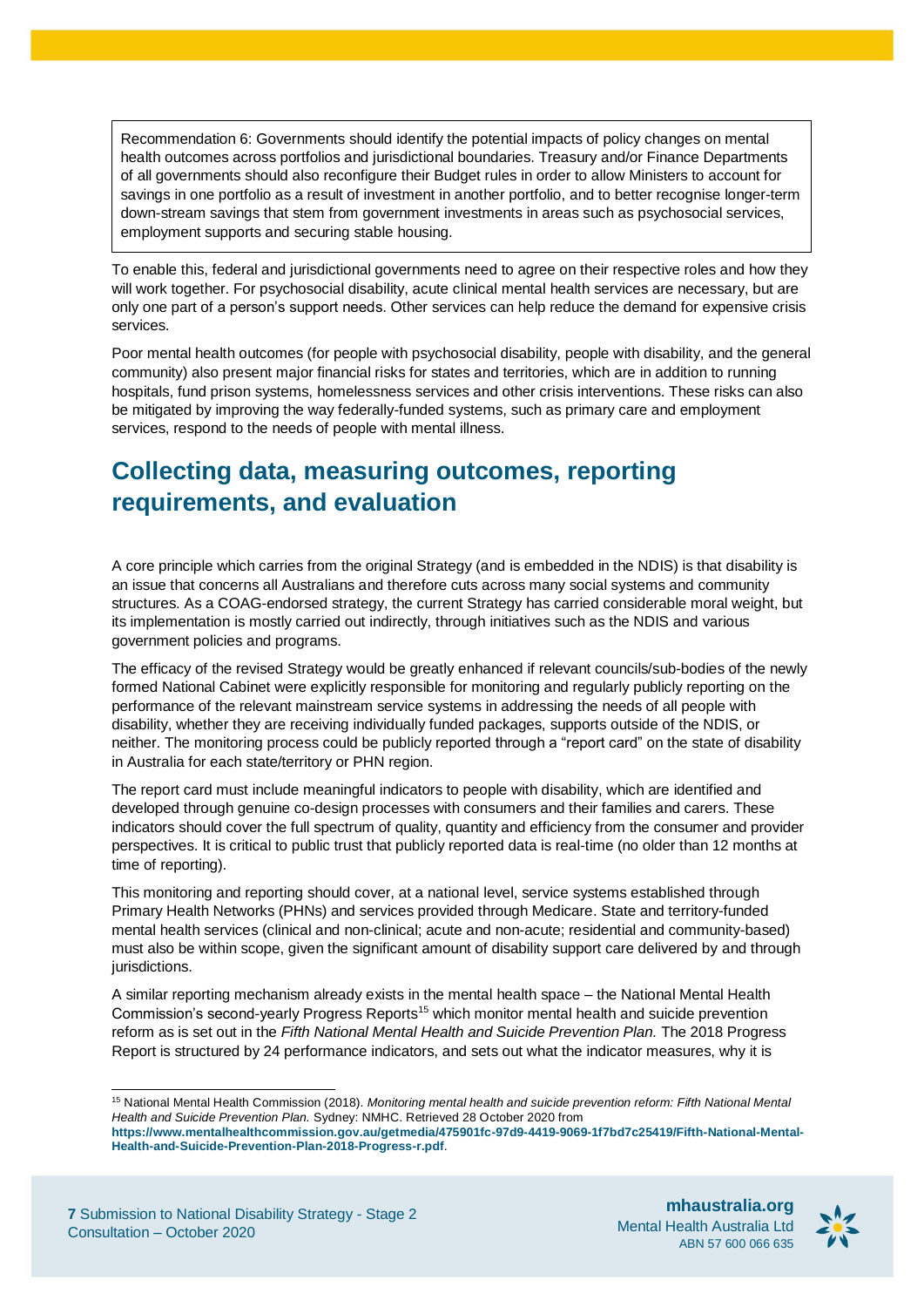important, what the caveats are, and a summary of data with digestible information like charts and other figures. This reporting is in addition to the annual National Reports produced by the National Mental Health Commission.

Recommendation 7: Federal and jurisdictional governments jointly provide an annual "report card" to the community. People with disability (a mix of both NDIS participants and non-participants) co-design the indicators which are reported upon, and remain involved through formal leadership positions in the governance structure.

## <span id="page-9-0"></span>**Targeted Action Plans**

While Targeted Action Plans (TAPs) have the potential to drive rapid, necessary change in the disability sector, they are not without their own risks and complications. As it is worded in the Position Paper, it implies that TAPs are in place of a broader implementation plan. Mental Health Australia believes that an overarching Implementation Plan must sit above the proposed TAPs, to ensure co-ordination and synchronicity where relevant. Without a whole-of-Strategy Implementation Plan, there is risk of losing focus on the progress of holistic, system-wide and cross-system reforms.

There is significant concern within the disability sector about the lack of progress against the outgoing Strategy, despite the development of two Implementation Plans. While the TAPs have potential to be the rallying call to greater implementation of the Strategy, they must be adequately funded and resourced with public accountability.

Mental Health Australia is also concerned about how issues will be identified and prioritised as the focus of TAPs. Without the overarching direction provided in a whole-of-Strategy Implementation Plan, there is risk of both further deepening siloes within and beyond the disability sector, as well as risk that the TAPs will address the "easy fixes" rather than tackling the broader, systemic challenges. People with psychosocial disability have largely been an afterthought in disability policy and programs (for example, late inclusion in the NDIS), and we are concerned that TAPs could reinforce the hierarchy of condition-specific attention which the disability sector has moved away from over the last decade.

Recommendation 8: The revised Strategy must include a whole-of-Strategy Implementation Plan, in addition to proposed TAPs that must include consumers and carers as decision-makers and identify who will be delivering each aspect of the action plan to ensure accountability for delivery.

## <span id="page-9-1"></span>**Workforce development**

The Position Paper makes fleeting reference to workforce development, noting that federal and jurisdictional governments are currently developing "a National Disability Insurance Scheme (NDIS) National Workforce Plan, which will outline a national approach to disability workforce development." While the NDIS is now rolled out and growing in participant numbers, it is only modelled to support around 500,000 Australians with disability, which is barely more than 10% of the approximate 4.3 million Australians with disability.<sup>16</sup> Therefore, Mental Health Australia believes that the development of an NDIS workforce plan should not preclude the development of a broader disability workforce plan, which would sensibly sit within the revised Strategy.

There needs to be an innovative, collaborative approach to develop and sustain the workforce needed to support Australians living with psychosocial disability. Moving forward, a recovery-oriented, trauma informed, culturally responsive, and diverse workforce is needed to support people wherever they live. The



 $\overline{a}$ <sup>16</sup> National Disability Insurance Scheme (2020). *What is the NDIS*? Retrieved 28 October 2020 from **<https://www.ndis.gov.au/understanding/what-ndis>**.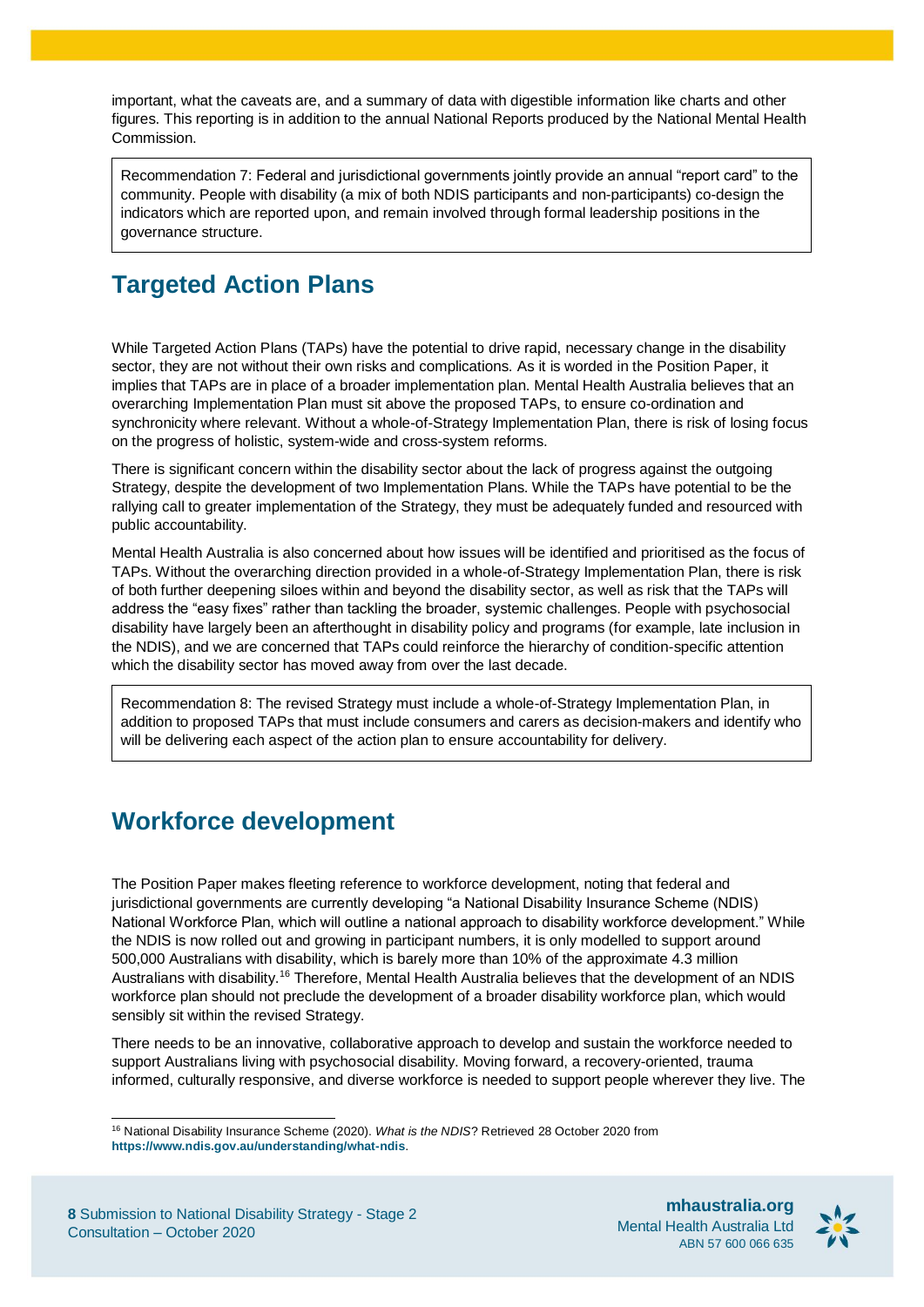future workforce will also be shaped by greater incorporation of technology, with opportunities to provide more integrated care through use of digital devices and data systems.<sup>17</sup> This brings both challenges and opportunities, as can already be seen by changes in response to the COVID-19 pandemic.

Psychosocial disability differs to other forms of disability in key ways, which means it requires a unique approach in disability policy and practices. The uniqueness of psychosocial disability is that, rather than physical barriers, consumers primarily experience cognitive, social and motivational barriers to activities of daily living. These barriers can be addressed through a coaching approach that is personalised to the individual, builds on their strengths and maximises their potential to manage everyday life and participate in the community. This emphasis on engagement and capacity building means it is crucial that workers have psychosocial disability-specific skills, knowledge and experience and that they bring a high degree of sensitivity and empathy to the task of working with people experiencing psychosocial disability.

Within the NDIS, psychosocial support providers have the highest proportion of clients with complex behaviour needs compared to other service providers (34.4% compared to 16.7%).<sup>18</sup> Further, participants with psychosocial disability and acquired brain injury are the only cohorts to identify goals relating to "Social and Community Activities" more frequently than goals relating to "Daily Life". These trends emphasise the unique needs of the psychosocial disability cohort, and the required skills of the psychosocial workforce in capability building and recovery-oriented care.

Recommendation 9: Governments should develop a national plan to support the development of the workforce necessary to support people with disability outside of the NDIS. This plan should sit within the Strategy, and acknowledge the unique skills required for the psychosocial disability workforce.

#### **Lived experience workforce**

A commitment from the Federal Government through the revised Strategy to fund the expansion of a paid lived experience workforce in the disability sector, particularly for people with psychosocial disability or mental illness in addition to disability. This commitment would build the evidence base regarding the cost/benefit of providing lived experience workers to support people receiving care. It would also help to establish the return-on-investment to employers and governments, and to help establish the various structures and processes required to sustain this work.

Lived experience workforces represent an opportunity to expand the disability workforce at a time of increasing need, while also testing the potential to reduce JobSeeker and Disability Support Pension costs over the long term by providing training and employment opportunities in peer work for people with lived experience.

Recommendation 10: Governments should provide funding and support to develop a trained professional lived experience workforce, as well as incentives to integrate peer workers into all mental health services, multi-disciplinary teams and accident, emergency and other first responder services.

#### **Supporting people with disability to work**

For many people with mental illness (including people with psychosocial disability), their participation in work has been limited by policy settings, a lack of support resources, and a lack of information and awareness. Employment rates are poor for people with any disability, but are particularly poor for people with psychosocial disability.

Australia lags well behind other countries in truly addressing the employment of people with psychosocial disability. This is despite many expressed commitments to improving the rate of employment amongst

 $\overline{a}$ 

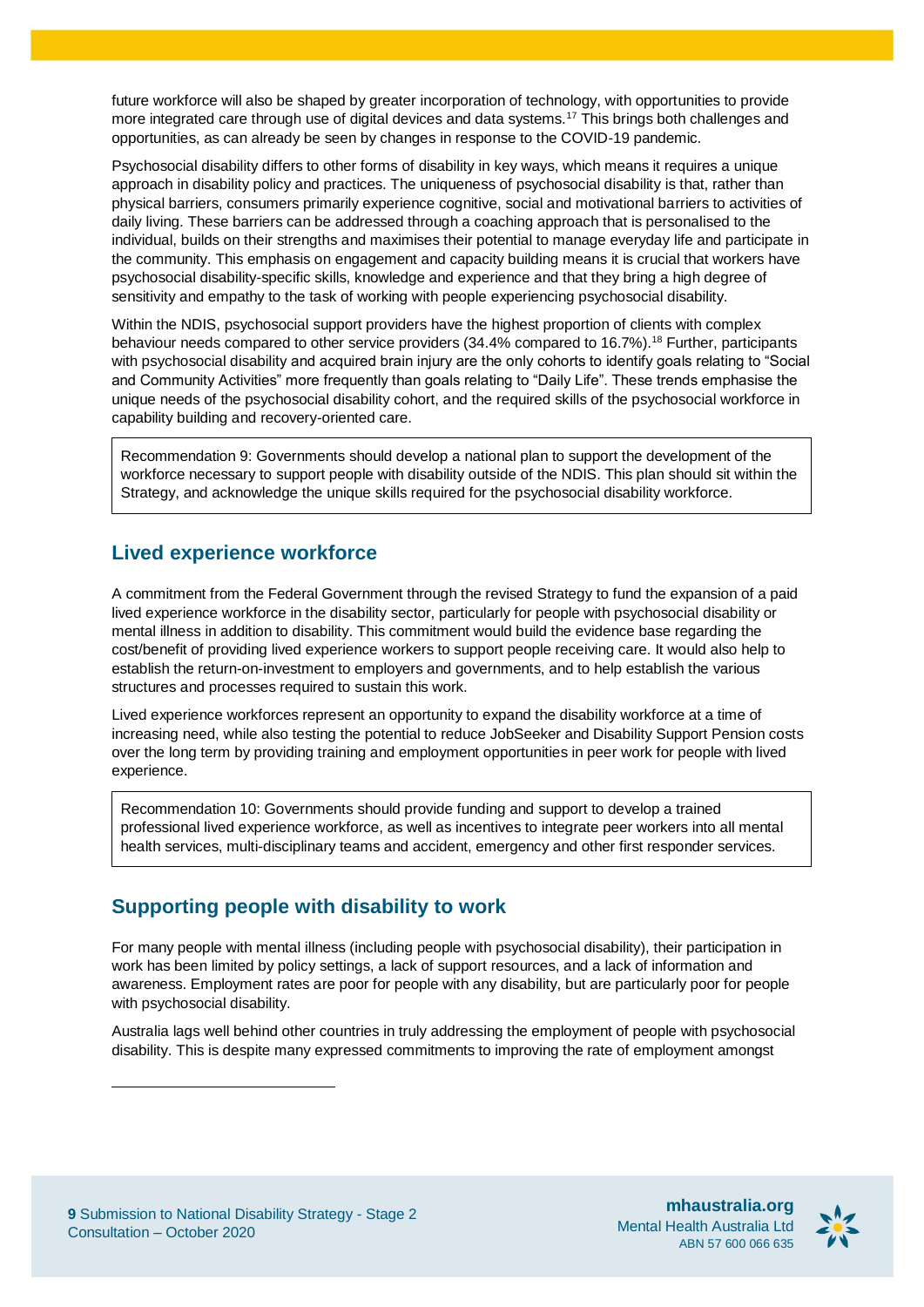people experiencing mental illness. To meaningfully increase the employment of people with psychosocial disability, we have to do more than develop new policy statements.

Without deliberate strategies to directly address the barriers faced by people with psychosocial disability in seeking, finding and keeping employment, current challenges for people with psychosocial disability will continue.

Recommendation 11: All sectors including government, non-government, industry and private sector must work to reduce the barriers to employment that will increase economic productivity and social participation.

# <span id="page-11-0"></span>**Conclusion**

The revision of the National Disability Strategy provides a momentous opportunity to more fully enshrine the rights of people with disability, and improve the systems which support them. People with psychosocial disability represent nearly a quarter of people with disability in Australia, with many more people with disability living with co-morbid mental illness. The revised Strategy can be further strengthened to better meet the needs of people with psychosocial and other disabilities, by prioritising safety from violence, establishing structures to support lived experience leadership, addressing stigma, providing greater integration and accountability across and within governments, and supporting the development of the lived experience workforce. The success of the Strategy should be supported by an over-arching implementation plan as well as Targeted Action Plans, a disability workforce strategy (beyond the NDIS workforce), and release of an annual public "report card" to provide real-time public accountability of services. These actions would allow governments to seize this opportunity to shape a "COVID normal" world, to improve social, economic and health outcomes for people with disability, and move towards a truly inclusive society where everyone's rights are respected, their needs are met, and the world is accessible.